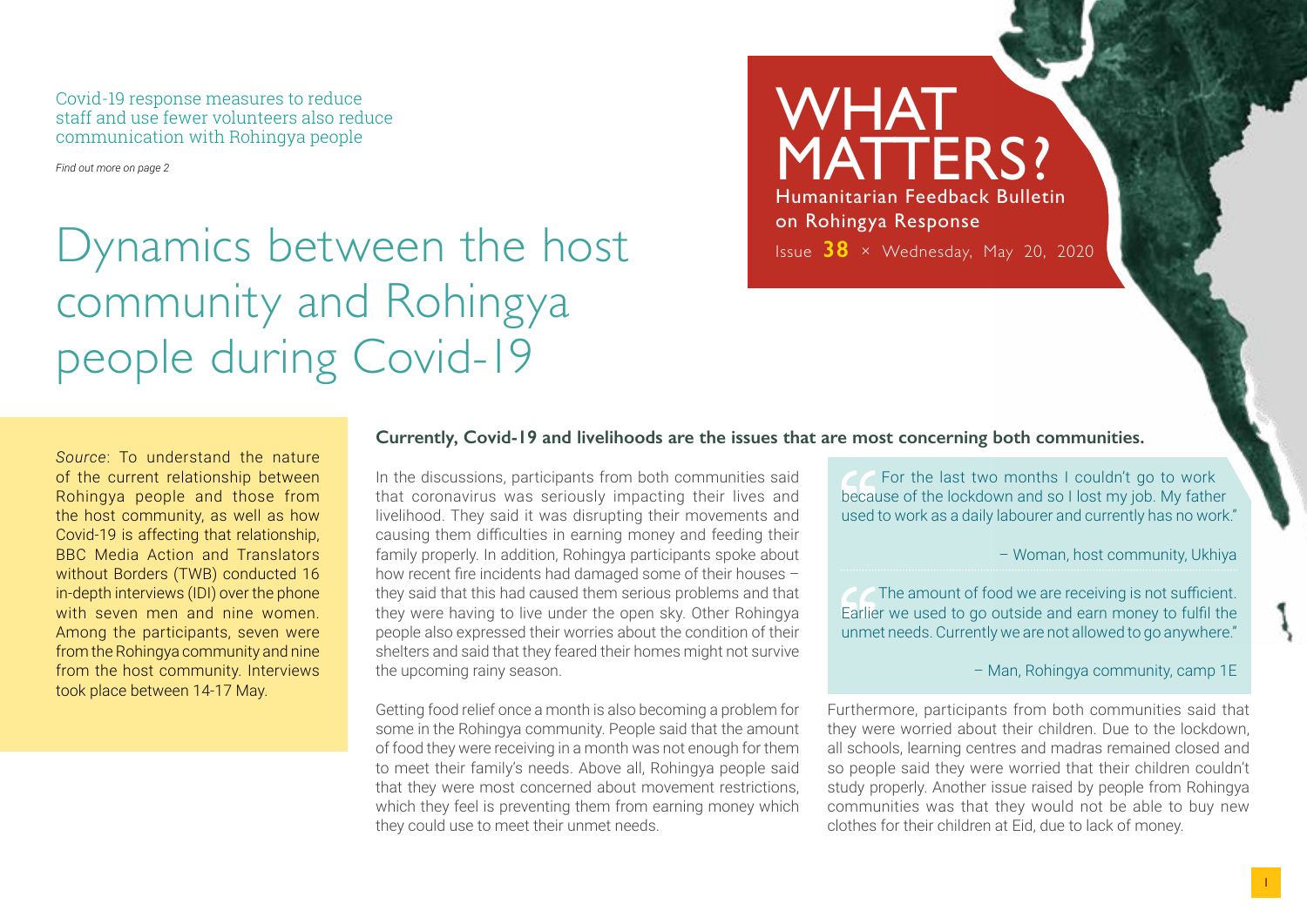#### **Disparity between relief available for Rohingya people and the host community affects the relationship between them**

Since soon after the influx in 2017, people from the host community people have raised concerns about insufficient work or increases in living cost. Many have complained in the past about the disparity between Rohingya people - who receive food, shelter, NFI and other relief items, and host communities, who work to earn their livelihood. In the current situation, members of the host community said that, while they have coped with this situation up to now, restrictions related to Covid-19 have made their situation dire. Host community participants talked about how NGOs were providing relief to the Rohingya community but that they had not received anything, even though they had heard that the Bangladesh government was distributing relief to host communities in many areas. Discussions with Rohingya people resonated with these findings. They said that, when they first arrived from Myanmar, they had enjoyed a good relationship with the host community but that, as the host community were not getting any assistance from the government, local administration or NGOs, the host community were no longer showing any sympathy to them.

 The Rohingya community won't face problems due to coronavirus, as the government is helping them with relief."

– Woman, host community, Ukhiya

#### **Some people from the host community perceive that Rohingya people are spreading Covid 19 and involved in criminal activities**

In the discussions with host communities, participants expressed their worry that Rohingya people were living in congested areas and could therefore easily spread the coronavirus in the camps. They also said they were worried that Rohingya people would spread the virus more widely, since many Rohingya people were coming out of the camps to work in the host community's houses or visit markets.

In our community we all think that Rohingya brought this disease here with them, so we are trying to avoid all kinds of contact with Rohingya."

– Woman, host community, Ukhiya

 Many Rohingya community people are coming outside of the camp regularly for work, for shopping or to roam around and for this reason coronavirus is spreading in our community."

– Man, host community, Ukhiya

The participants from the host community also said that they thought many Rohingya people were involved in different criminal activities, such as illegal drugs, robbery, threatening people and murder.

# Covid-19 response measures to reduce staff and use fewer volunteers also reduce communication with Rohingya people

*Source*: To understand gaps in services and the impact on understanding, language and communication, Translators without Borders (TWB) and BBC Media Action conducted 15 in-depth interviews (IDI) over the phone. Eight men and seven women took part. Interviews took place between the 28 April and 11 May.

To protect the Rohingya community in Cox's Bazar, only critical staff are now working in the camps, a reduction of up to 80 percent in some sectors. However, recent interviews with Rohingya community members show how this reduction impacts their health care experiences. With the restrictions, community members are now denied the ability to maintain relationships with trusted staff who previously had regular contact with the Rohingya community but are now unable to enter the camps. Many of these NGO workers were a regular source of information and comfort. The Rohingya people can no longer access facilities such as women- and child-friendly spaces, because those facilities are now either closed or have reduced staffing. This has also led to problems with communication.